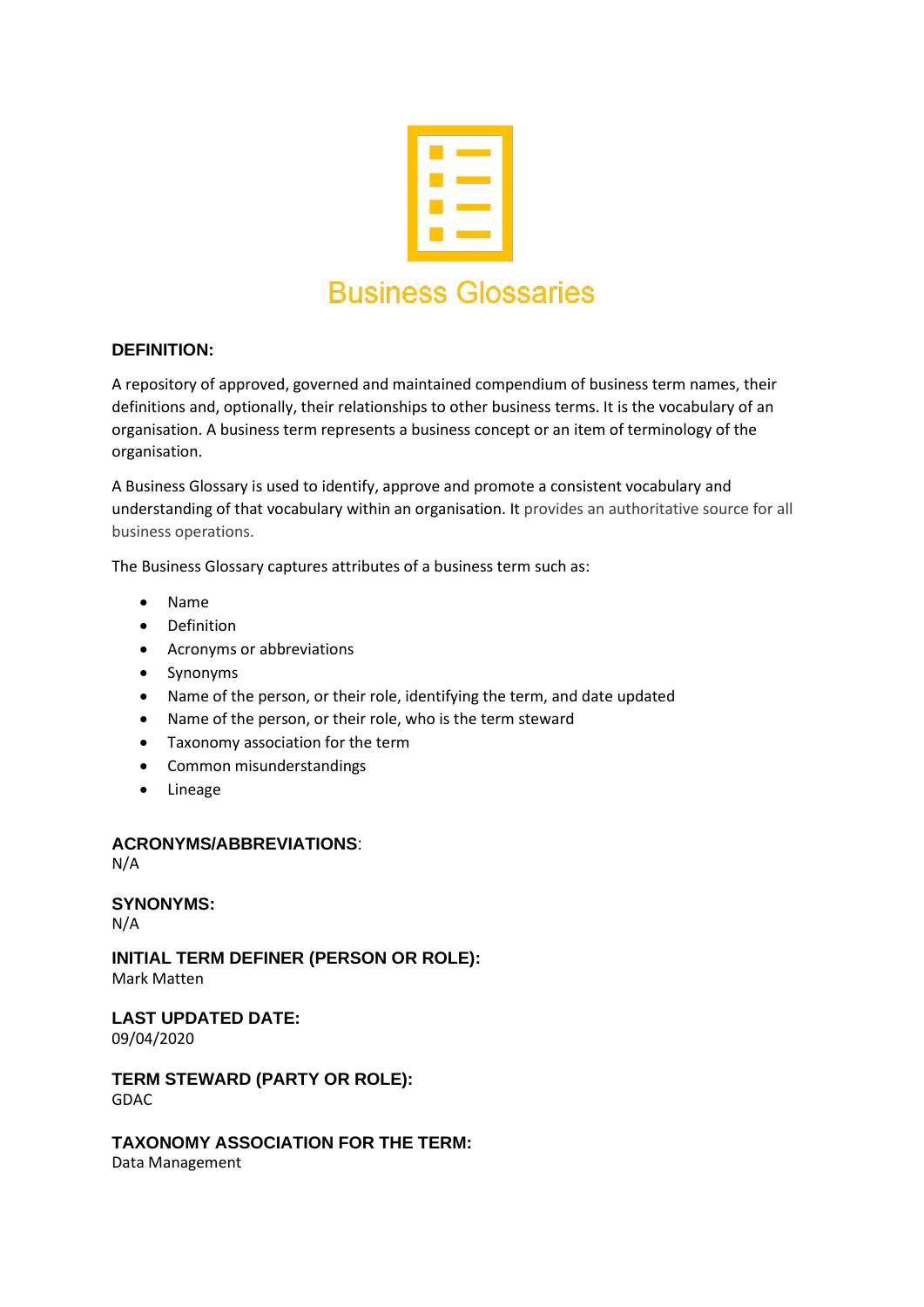# **COMMON MISUNDERSTANDINGS:**

- Confusion over definition and with related concepts:
	- o Taxonomy
	- o Data Dictionary
	- o Ontology
	- o Data Catalogue

### **LINEAGE:**

- [DAMA DMBoK version 2.](https://dama.org/content/body-knowledge)
- [Data Maven Blog](https://thedatamaven.net/2017/04/whats-the-difference-glossary-dictionary-taxonomy-ontology/)
- DATAVERSITY [\(Michelle Knight article\)](https://www.dataversity.net/what-is-a-business-glossary/)
- DATAVERSITY [\(Michelle Knight article\)](https://www.dataversity.net/business-glossary-basics/)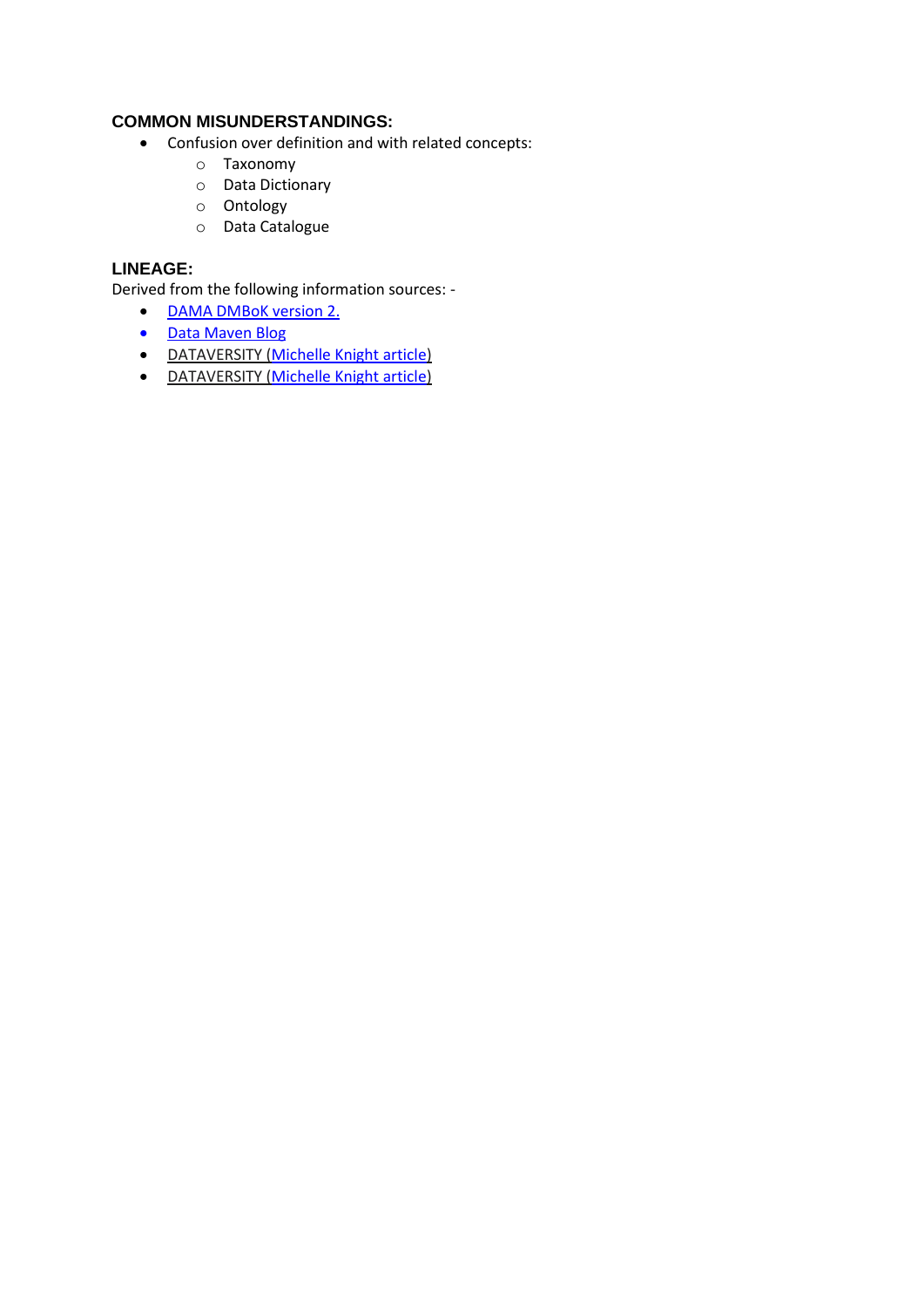Data Dictionary

### **DEFINITION:**

A centralised repository used to define and communicate the structure and content of data sets.

A data dictionary may describe data in business terms, however, the information held within a data dictionary extends to include the 'technology relevant' or 'machine readable' articulation of data.

A data dictionary will include information on data types, detail of structure and security relationships. It can be used to manage the names, descriptions, structure, characteristics, storage requirements, default values, relationships, uniqueness, and other attributes of every data element in a data model.

The data dictionary bridges the gap between the content as its defined and how that content is articulated in a physical implementation. A data user for example, may consult a data dictionary if they wanted to know if 'Customer ID' is a character field or numerical field.

The content of a data dictionary is usually extracted from the database or modelling tool and is sometimes seen as a data model in a narrative form.

**ACRONYMS/ABBREVIATIONS**: N/A

**SYNONYMS:**

N/A

**INITIAL TERM DEFINER (PERSON OR ROLE):** Janette Wrynn

**LAST UPDATED DATE:**

14/04/2020

**TERM STEWARD (PARTY OR ROLE):** GDAC

### **TAXONOMY ASSOCIATION FOR THE TERM:**

Metadata Management

### **COMMON MISUNDERSTANDINGS:**

- Confusion over definition and with related concepts:
	- o Business Glossary
	- o Data Catalogue

### **LINEAGE:**

- [DAMA DMBoK version 2.](https://dama.org/content/body-knowledge)
- [DATAVERSITY \(Michelle Knight Article\)](https://www.dataversity.net/author/michelle-knight/)
- [Data Maven Blog](https://thedatamaven.net/2017/04/whats-the-difference-glossary-dictionary-taxonomy-ontology/)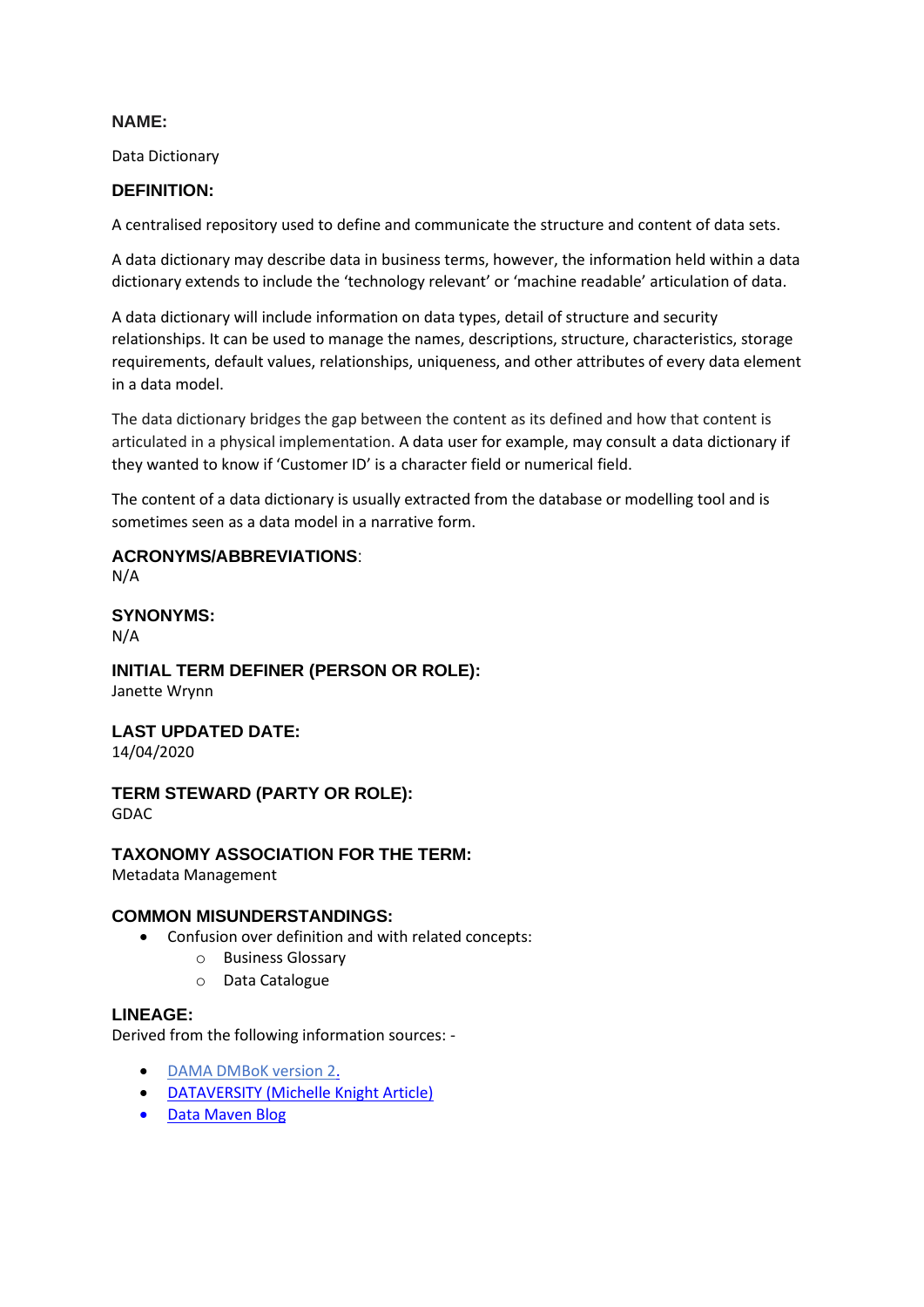Data Catalogue

### **DEFINITION:**

An inventory of available data assets supported by a collection of metadata, enabling data users to:

- search for and find data quickly
- see all the available datasets
- evaluate data and make informed choices on the suitability of data
- perform data preparation and analysis efficiently and with confidence.

A data catalogue may provide other capabilities including:

- support for data curation and collaborative data management
- data usage tracking
- intelligent dataset recommendations
- enforcing policy and data governance.

Data catalogues should not exist in isolation but should share metadata bidirectionally with other data management and analysis tools and data platforms.

Modern machine learning-augmented data catalogues may automate various tasks involved in data cataloguing, including metadata discovery, ingestion, translation, enrichment and the creation of semantic relations between metadata.

### **ACRONYMS/ABBREVIATIONS**:

N/A

### **SYNONYMS:**

N/A

# **INITIAL TERM DEFINER (PERSON OR ROLE):**

Janette Wrynn

## **LAST UPDATED DATE:**

21/04/2020

**TERM STEWARD (PARTY OR ROLE):** GDAC

### **TAXONOMY ASSOCIATION FOR THE TERM:**

Data Management

### **COMMON MISUNDERSTANDINGS:**

- Confusion over definition and with related concepts:
	- o Business Glossary
	- o Data Dictionary

### **LINEAGE:**

Derived from the following information sources: -

• [DATAVERSITY \(Michelle Knight Article\)](https://www.dataversity.net/what-is-a-data-catalog/)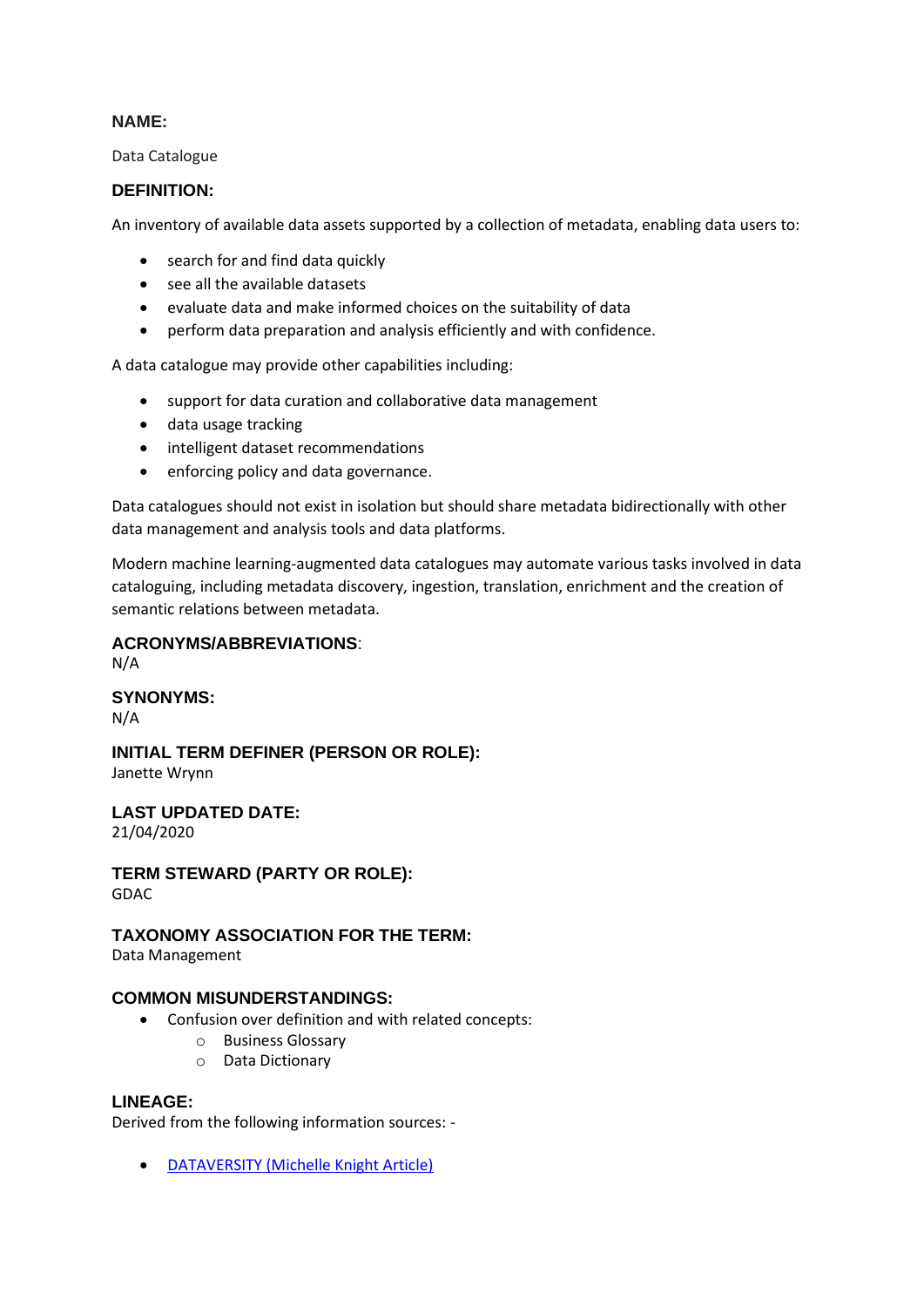- [Gartner, 2019](https://alation.com/gartner-data-catalogs-must-have/?utm_source=google&utm_medium=adwords&utm_campaign=data_catalogs&utm_source=adwords&utm_medium=ppc&utm_campaign=Data+Catalog&utm_term=data%20catalog&hsa_net=adwords&hsa_mt=p&hsa_tgt=kwd-1253084802&hsa_cam=302046018&hsa_ver=3&hsa_grp=75303002581&hsa_acc=5515919153&hsa_src=g&hsa_kw=data%20catalog&hsa_ad=384367139164)
- [Alation article, 2019](https://www.alation.com/blog/what-is-a-data-catalog/)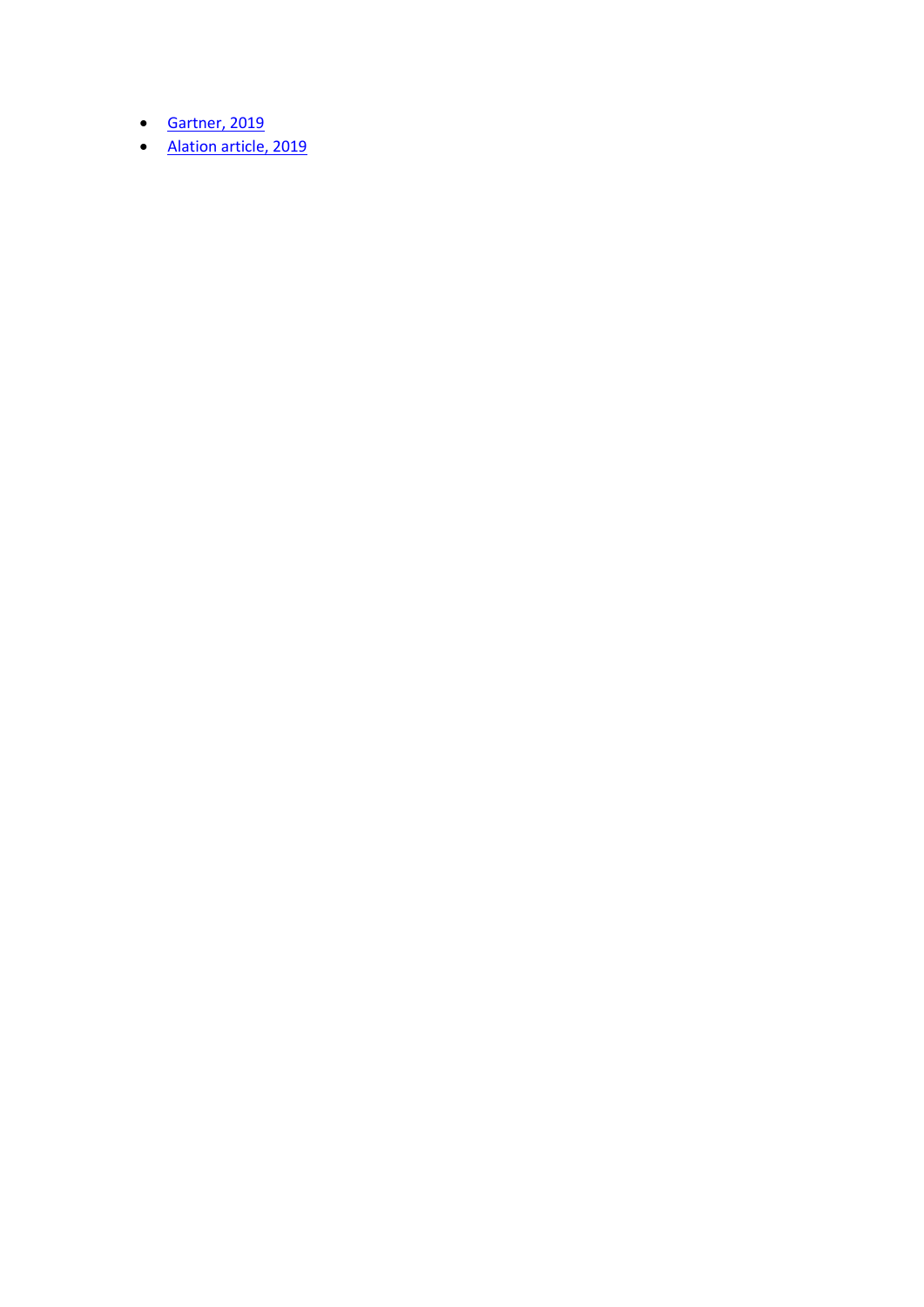Taxonomy

### **DEFINITION:**

A defined classification of classes, types or concepts represented as a controlled vocabulary of terms, within a domain. It also includes the principles or rules that underlie such classification.

A Taxonomy helps to reduce ambiguity and control synonyms. It is a system for naming and organising things into groups, that share similar characteristics, to make them easier to index and then to find.

Objects are placed into one and only one classification category (i.e. related to a term) in any one Taxonomy and hence the classification rules must be complete, consistent, and unambiguous.

For example, it can be used to organise knowledge (content, documents, records, etc) by using the controlled vocabulary (the terms within the taxonomy) to make it easier to find related information.

There are several recognised types of Taxonomy.

### **ACRONYMS/ABBREVIATIONS**:

N/A

# **SYNONYMS:**

N/A

#### **INITIAL TERM DEFINER (PERSON OR ROLE):** Mark Matten

### **LAST UPDATED DATE:**

09/04/2020

#### **TERM STEWARD (PARTY OR ROLE):** GDAC

### **TAXONOMY ASSOCIATION FOR THE TERM:**

Content Management

### **COMMON MISUNDERSTANDINGS:**

- Confusion over definition and with related concepts:
	- o Business Glossary
	- o Data Dictionary
	- o Ontology
	- o Data Catalogue
- A Taxonomy is always a hierarchical structure.

### **LINEAGE:**

- [DAMA DMBoK version 2.](https://dama.org/content/body-knowledge)
- [Data Maven Blog](https://thedatamaven.net/2017/04/whats-the-difference-glossary-dictionary-taxonomy-ontology/)
- [Wikipedia](https://en.wikipedia.org/wiki/Taxonomy)
- DATAVERSITY [\(Michelle Knight article\)](https://www.dataversity.net/what-is-taxonomy/)
- Marketingland [\(Shari Thurow article\)](https://marketingland.com/website-taxonomy-guidelines-tips-127706)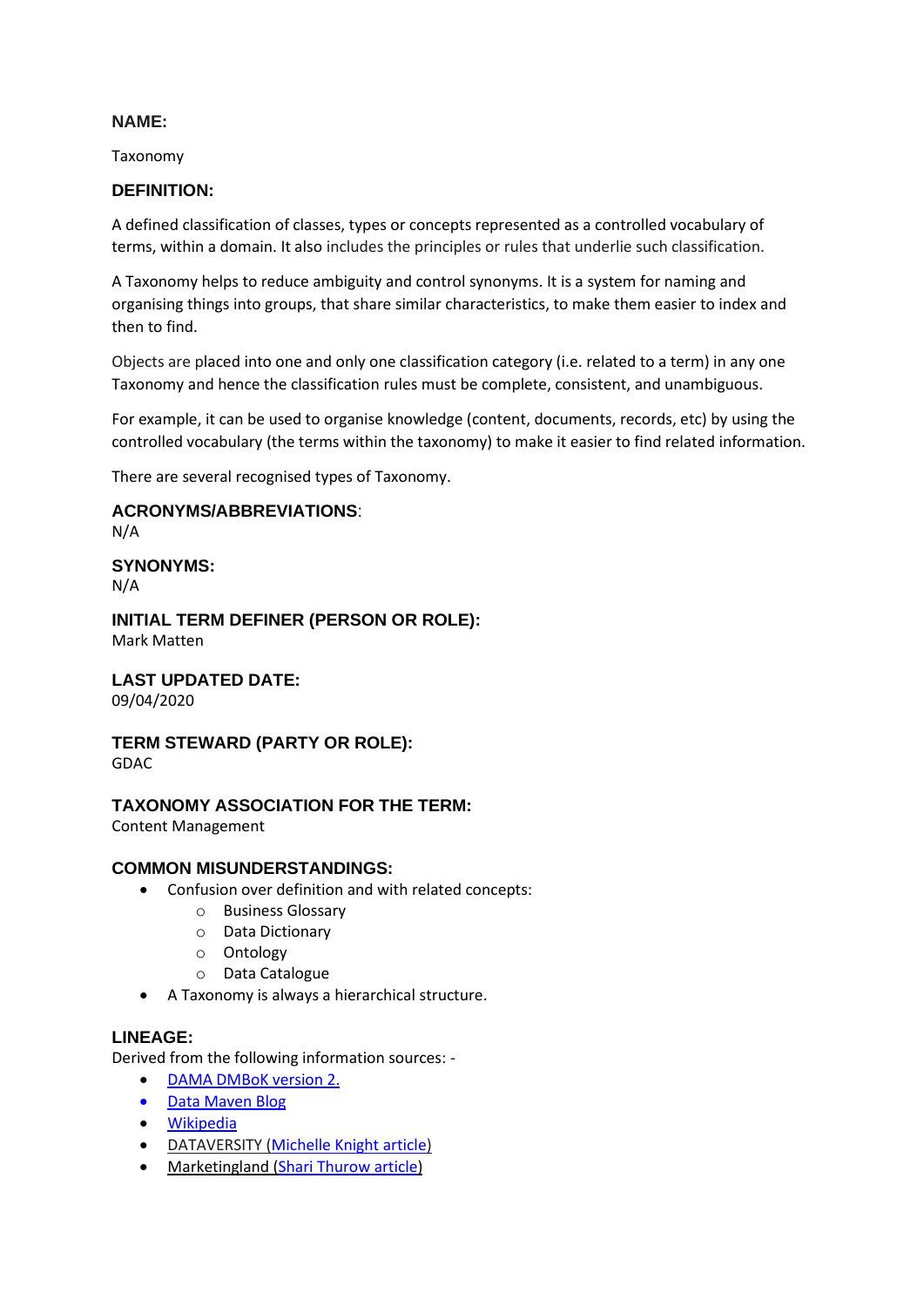Flat Taxonomy

### **DEFINITION:**

A type of Taxonomy that is simply a list of categories. A Flat Taxonomy has only top-level categories.

## **ACRONYMS/ABBREVIATIONS**:

N/A

### **SYNONYMS:**

• Unlayered Taxonomy

# **INITIAL TERM DEFINER (PERSON OR ROLE):**

Mark Matten

**LAST UPDATED DATE:**

09/04/2020

# **TERM STEWARD (PARTY OR ROLE):**

GDAC

# **TAXONOMY ASSOCIATION FOR THE TERM:**

Content Management

### **COMMON MISUNDERSTANDINGS:**

- Confusion over definition and with related concepts:
	- o Business Glossary
	- o Data Dictionary
	- o Ontology
	- o Data Catalogue
- A Taxonomy is always a hierarchical structure.

### **LINEAGE:**

- [DAMA DMBoK version 2.](https://dama.org/content/body-knowledge)
- Marketingland [\(Shari Thurow article\)](https://marketingland.com/website-taxonomy-guidelines-tips-127706)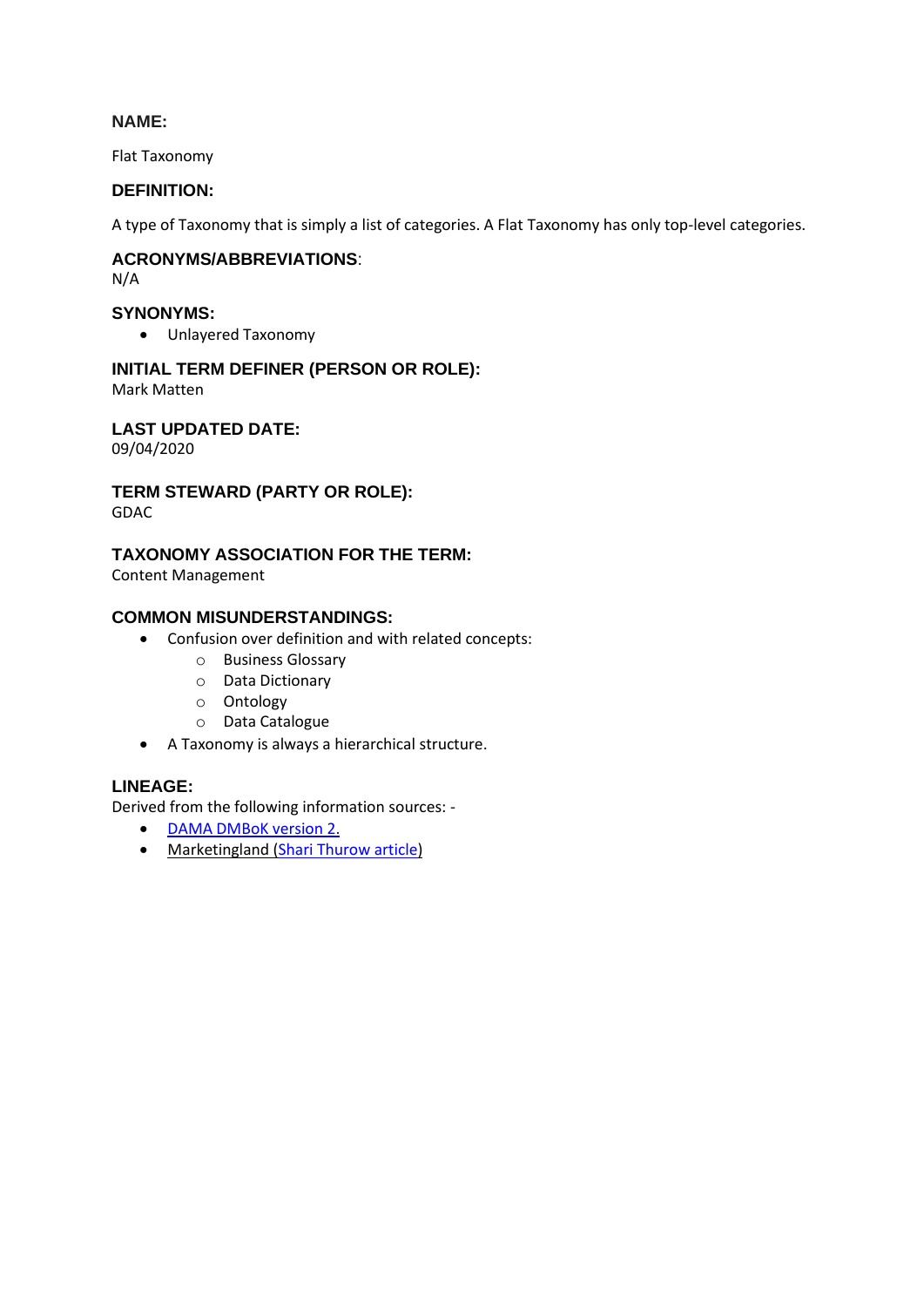Hierarchical Taxonomy

### **DEFINITION:**

A type of Taxonomy that is a hierarchical arrangement of categories. Categories are organised hierarchically into any number of levels of category and sub-category as required. A sub-category inherits all the properties of the class above it but can also have additional properties.

Individual categories within the hierarchy are arranged in order of importance or status. Moving up the hierarchy means expanding, or *broadening*, the category. Moving down the hierarchy means refining, or *narrowing*, the category.

Not all hierarchies are simple, one-to-one-or-many parent-child relationships. Some hierarchies contain categories that can be in multiple parent categories. Taxonomies that allow this cross-listing are known as *polyhierarchical*.

**ACRONYMS/ABBREVIATIONS**:

N/A

**SYNONYMS:** N/A

**INITIAL TERM DEFINER (PERSON OR ROLE):** Mark Matten

**LAST UPDATED DATE:** 09/04/2020

**TERM STEWARD (PARTY OR ROLE):** GDAC

### **TAXONOMY ASSOCIATION FOR THE TERM:**

Content Management

### **COMMON MISUNDERSTANDINGS:**

- Confusion over definition and with related concepts:
	- o Business Glossary
	- o Data Dictionary
	- o Ontology
	- o Data Catalogue
- A Taxonomy is always a hierarchical structure.

### **LINEAGE:**

- [DAMA DMBoK version 2.](https://dama.org/content/body-knowledge)
- Marketingland [\(Shari Thurow article\)](https://marketingland.com/website-taxonomy-guidelines-tips-127706)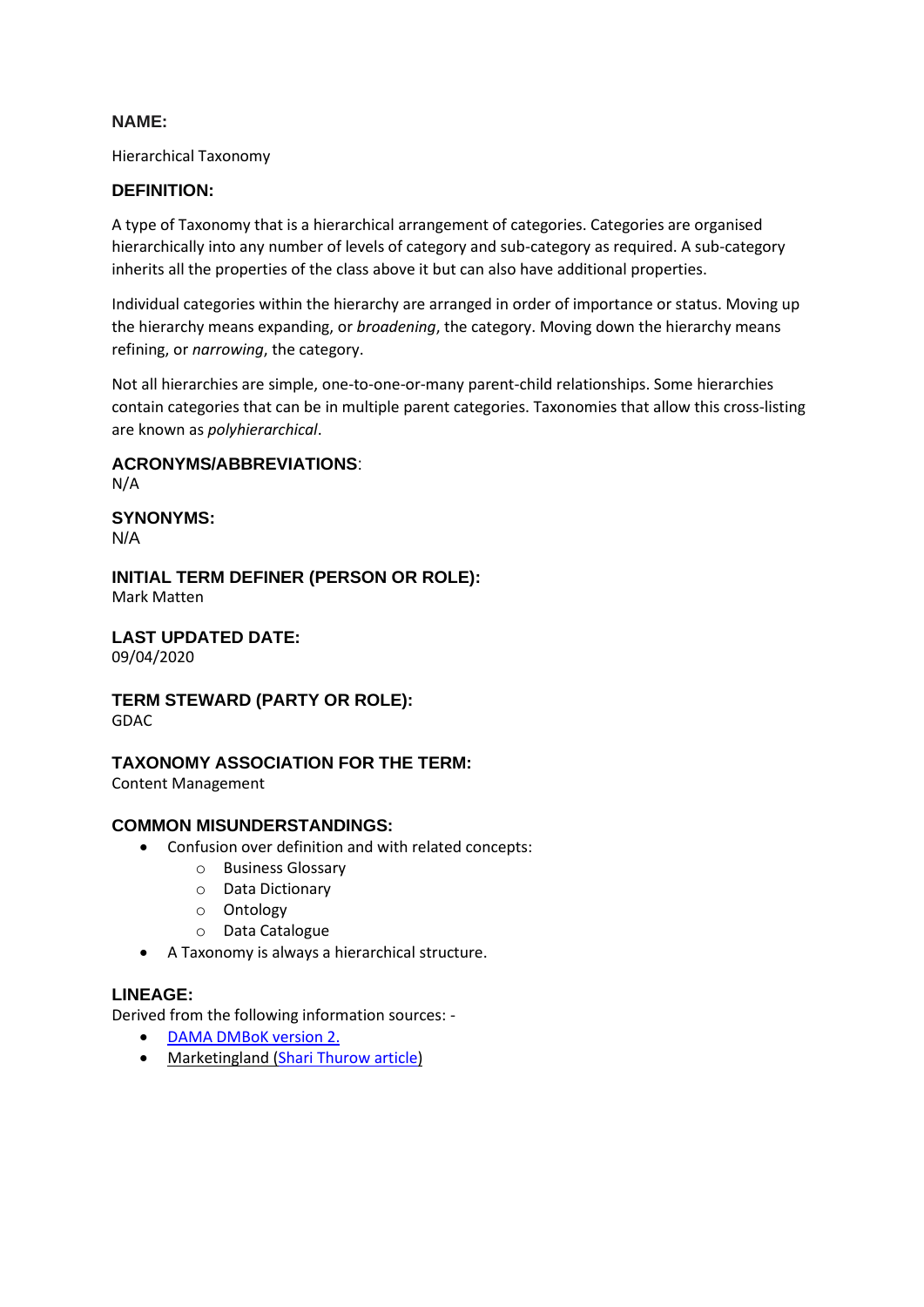Network Taxonomy

### **DEFINITION:**

A type of Taxonomy that organises content into both hierarchical and associative categories. Categories can be linked to any other categories. Relationships among *items* can have different meanings, including semantic ones. E.g. "people who buy this also bought that", "most popular", etc.

# **ACRONYMS/ABBREVIATIONS**:

N/A

# **SYNONYMS:**

N/A

**INITIAL TERM DEFINER (PERSON OR ROLE):** Mark Matten

# **LAST UPDATED DATE:**

09/04/2020

# **TERM STEWARD (PARTY OR ROLE):**

GDAC

# **TAXONOMY ASSOCIATION FOR THE TERM:**

Content Management

### **COMMON MISUNDERSTANDINGS:**

- Confusion over definition and with related concepts:
	- o Business Glossary
	- o Data Dictionary
	- o Ontology
	- o Data Catalogue
- A Taxonomy is always a hierarchical structure.

### **LINEAGE:**

- [DAMA DMBoK version 2.](https://dama.org/content/body-knowledge)
- Marketingland [\(Shari Thurow article\)](https://marketingland.com/website-taxonomy-guidelines-tips-127706)